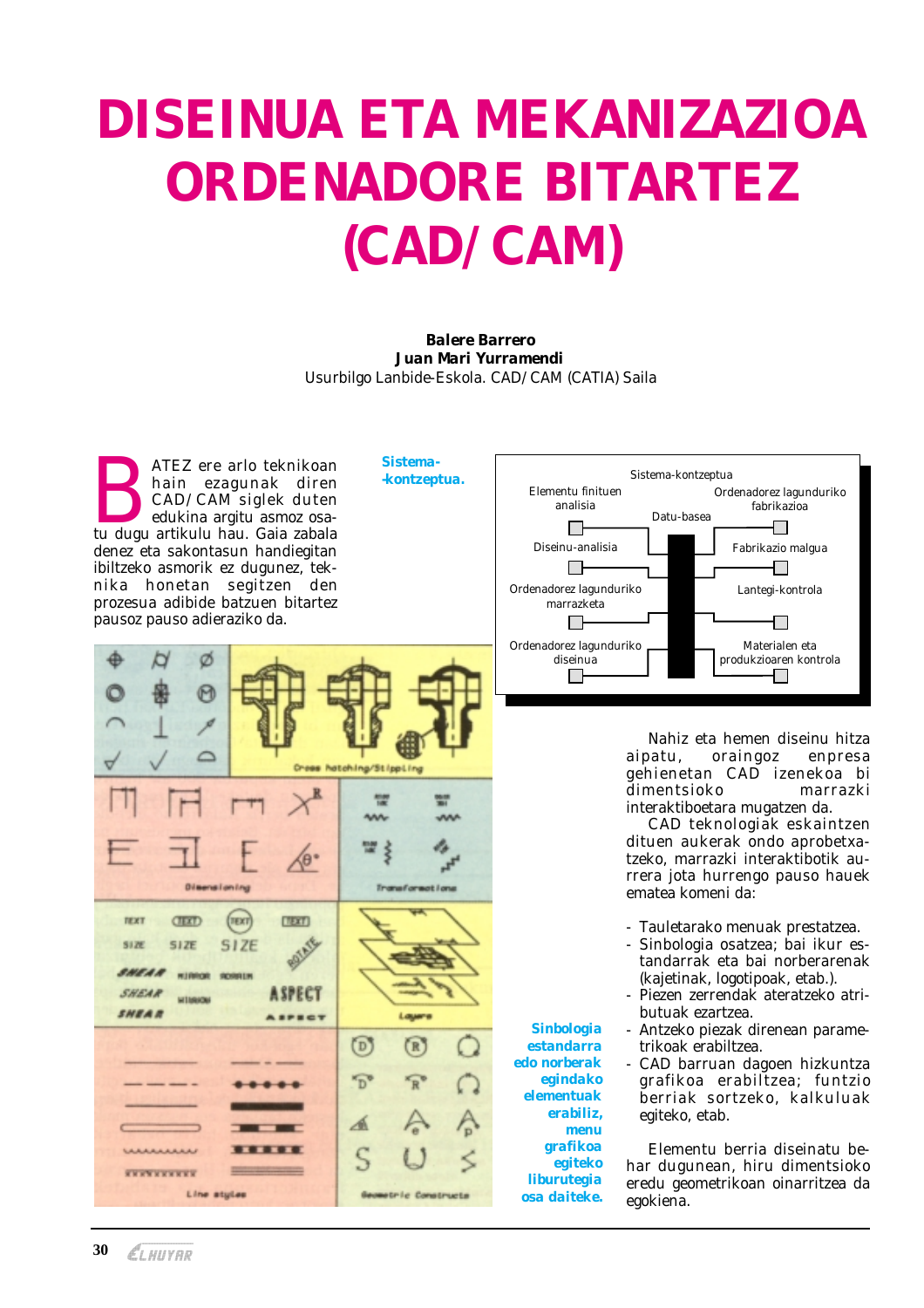

**Eskema** 



Hiru dimentsioko eredu geometriko hau, hariz, gainazalez edo solidoz landu daiteke. Horrek ez du esan nahi hari, gainazal edo solido hutsez erabiltzen direnik. Askotan edo gehienetan izan ere, nahastuta aurkitzen bait dira.

Harizko ereduan gorputzaren itxura ertzek adierazten dute. Ebaketen emaitzak beraz, puntuak izango dira.

Gainazalezko ereduetan sarea eta koloreak erabiltzen dira gorputzaren itxura adierazteko. Gainazalen arteko edo gainazal eta planoaren arteko elkargunea marra izaten da.

Solidozko ereduetan, elementua den bezala azaltzen da kolore eta guzti. Ebakidura egiten denean, emaitza gainazala izaten da.

Solidozko eredua eginez gero, irudia iker daiteke: koloreak. itzalak, argi-puntu ezberdinak. egindura, distirak, interferentziak eta transparentziak aukera daitezke

Gainazalezko edo solidozko hiru dimentsioko eredua izanik, bere ezaugarri fisikoak azter daitezke: azalera, bolumena, masa, pisua,

grabitate-zentrua, inertzi momentua eta inertzi ardatz nagusiak.

Elementu bakar baten ordez mekanismoa ikertzen bada, beste ezaugarri batzuk aztertzeko erraztasuna ere badago. Hauek adibidez: muntajarako egokitasuna, doikuntzak, perdoiak, etab.

Elementu finituen analisia (CAE) egin nahi bada, ereduaren barruan agertzen diren tentsioak, tenperatur banaketak, deformazioak, etab. aztertzeko mailatu bat egiten zaio.

Hiru pauso hauek (kontzeptu--diseinua. diseinu finkatua eta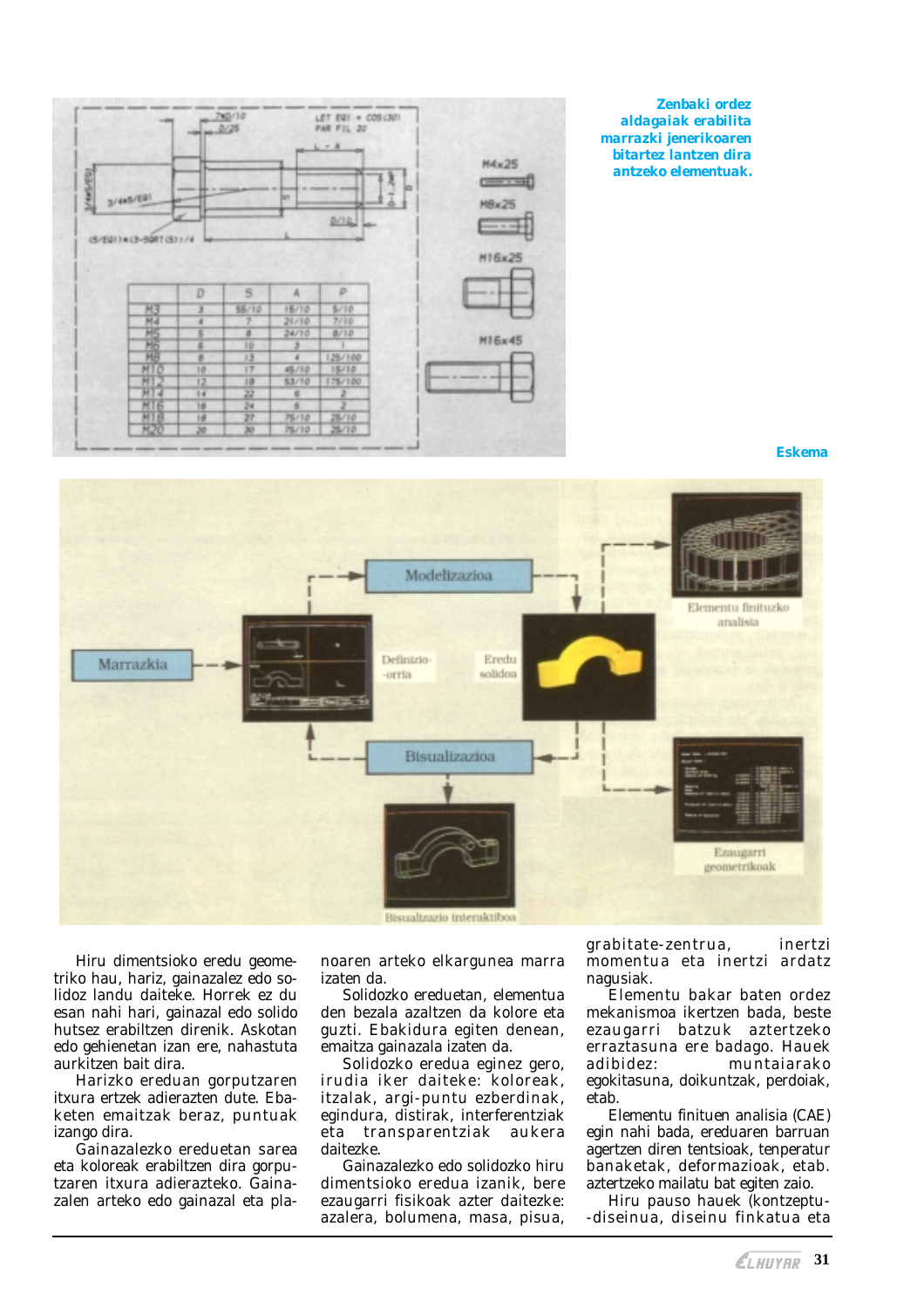

**CAD/CAM prozesuan planoak** hehar ez *izan arren.* marraztea erraza da.

dutelako, bai marketing arloan eta bai dokumentazio teknikoan gero eta errazagoa da irudi errealistak erabiltzea.

Horrela, produktua egin baino lehen saldu eta bezeroen premietara egokitu dezakegu.

## **CAM**

Pieza lantzeko, egiteko edo manipulatzeko zenbakizko kontrola erabili behar baldin bada, programatzeko CADen sortutako datu geometrikoak erabiltzea da egokiena.

Jo dezagun pieza hori mekanizatu egin behar dela. Beraz, piezaren geometria badugula kontuan izanik, hauek finkatu behar ditu-

ezaugarri-azterketa alegia) egin ondoren, eredu edo elementu honen planoak edota pantaila-irudiak (hard copy) egiteko prest gaude.

Plano horiek plotter edo marragailu batek marraztuko ditu, eta bertan erakutsi nahi diren bistak, neurriak, perspektibak, ebakidurak, xehetasunak eta material-zerrendak ia zuzenean automatikoki egiten dira.

Aurrerapen teknologiko handiak izan dira, eta batetik pantailak hobetu nahiz inprimagailu termikoak sortu direlako eta bestetik tresna hauen prezioek behera egin





**Hain kalitate oneko** irudien bitartez. produktua bukatuta ikusteko ez dago prototipoen beharrik.

Elementu bakoitza kolore desberdinez markatuta, multzoen funtzionamendua ikus dezakegu.